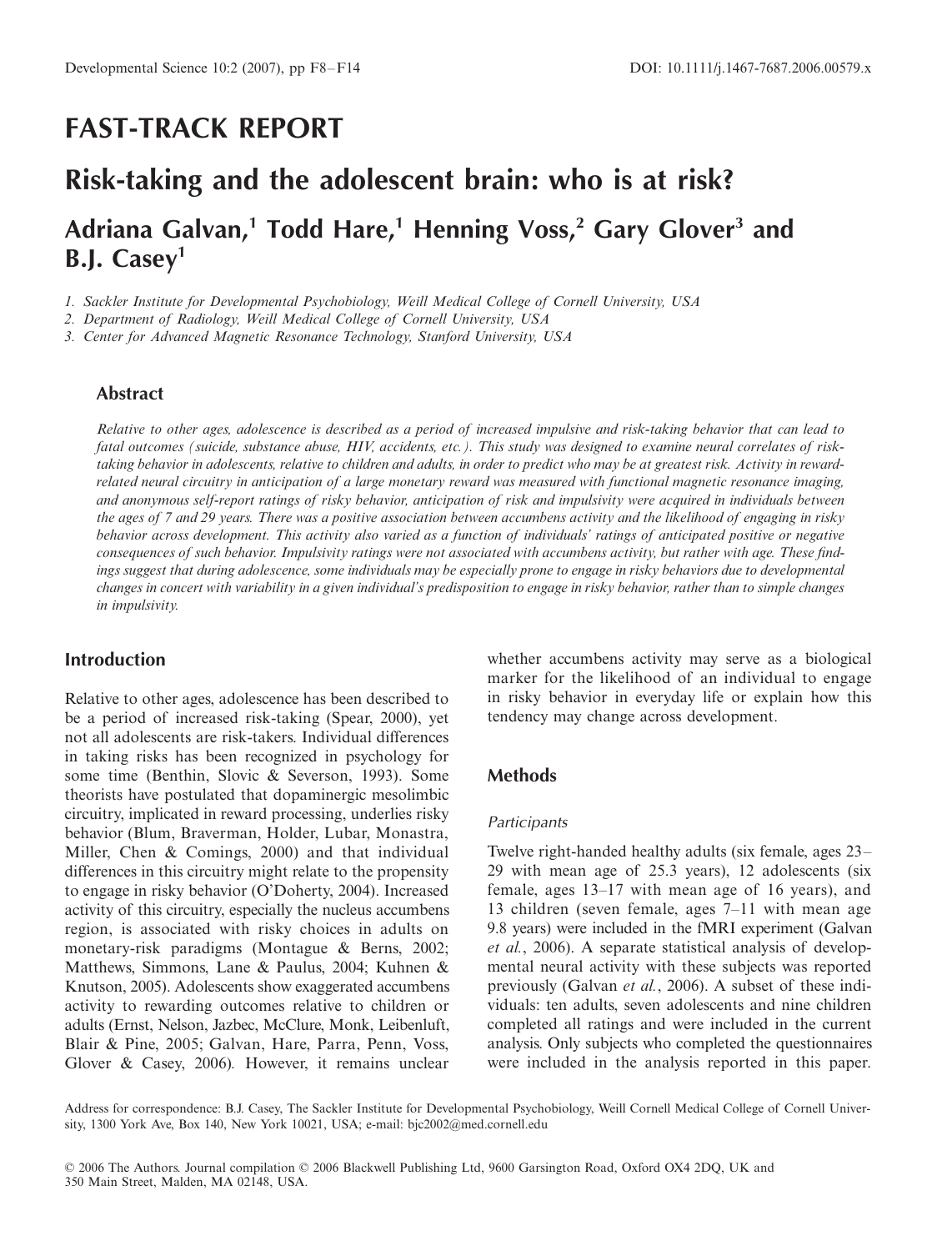Subjects had no history of a neurological or psychiatric disorder and children and adolescents had an IQ of greater than 89. After complete description of the study to the subjects, written informed consent was obtained for a protocol approved by the Institutional Review Board of Weill Cornell Medical College of Cornell University. Adolescents and children were simulated in a mock scanner prior to image acquisition to acclimatize them to the scanner environment.

#### Risk-taking and impulsivity measures

#### Risk-taking assessment

A modified version of the Cognitive Appraisal of Risk Activities (CARE) (Fromme, Katz & Rivet, 1997) was used to assess evaluation of risks and perception of consequences. Participants were asked to provide ratings on six factors, including Risky Sexual Behavior, Heavy Drinking, Illicit Drug Use, Aggressive and Illegal Behaviors, Irresponsible Academic/Work Behaviors, and High Risk Sports. There were a total of 34 items. For each item, participants were asked to provide three ratings from 1 to 7 (1 = Not likely at all;  $7 =$  Extremely likely): (1) the likelihood of engaging in this activity in the next 6 months; (2) the likelihood of a negative consequence and (3) the likelihood of a positive consequence. This risk-taking measure was originally developed in a sample of young adults and test-retest reliability and construct validity of the measure have been established (Fromme *et al.*, 1997) and the measure has shown high degrees of validity in older adults and in clinical samples (Fromme *et al.*, 1997).

Given some adult-specific questions on the CARE questionnaire, a child appropriate version was developed and administered to the children in the study. The CARE-C version did not include questions regarding sexual and substance abuse-related behavior, but all other parameters were kept constant. In order to compare the different age groups, each subject's raw score was normalized by dividing by the number of questions that were answered.

#### Risk perception

A shortened, modified version (Gardner & Steinberg, 2005) of the Benthin Risk Perception Measure (Benthin *et al.*, 1993) was used to assess risk preference. This measure assesses both risk perception (the extent to which one perceives a given activity as having the potential for adverse consequences) and risk preference (whether one believes the benefits inherent in an activity outweigh the costs, or vice versa) (Gardner & Steinberg,

2005). Participants were presented with six hypothetical scenarios involving risky behavior. These scenarios included: drinking alcohol, using fireworks, vandalizing property, riding in a car with a drunk driver, smoking cigarettes, and stealing from a store. They were then presented with four questions for each scenario and asked to provide a rating from 1 to 7: (1) If you did this activity, how scary are the things that could happen?  $(1 = R$ isks are *not* scary at all; 7 = Risks are *very* scary); (2) If you did this activity, how much are you at risk for something bad happening?  $(1 = I \text{ would be } very \text{ much at risk}; 7 = I$ would *not* be at risk); (3) How would you compare the benefits (or pleasures) of this activity with the risks  $(1 =$ Risks much greater than the benefits;  $4 =$  Risks equal the benefits;  $7 =$  Benefits are much greater than the risks); (4) If something bad happened because of this activity, how serious would it be?  $(1 = Not at all serious; 7 =$ Very serious). A higher rating for each scenario is associated with a greater risky behavior than a lower rating.

#### Impulsivity

The Connors Impulsivity Scale – Revised (Connors, Sitarenios, Parker & Epstein, 1998) was used as a measure of impulsive behavior. A modified version of the scale with 15 items was employed. Participants were asked to consider their behavior during the past month and rate each behavior according to a 0–3 Likert scale  $(0 = not at all true to 3 = very much true).$ 

#### fMRI paradigm

Participants were tested using an adapted version of a delayed response two-choice task previously used in nonhuman primates (Cromwell & Schultz, 2003) and described previously (Galvan, Hare, Davidson, Spicer, Glover & Casey, 2005) in an event-related fMRI study. In this task, three cues were each associated with a distinct reward value that was counterbalanced across subjects. Subjects were instructed to press either their index or middle finger to indicate the side on which a cue appeared when prompted, and to respond as quickly as possible without making mistakes.

The stimulus parameters were as follows. One of three pirate cartoon images was presented in pseudorandom order on either the left or right side of a centered fixation for 1000 msec. After a 2000-msec delay, subjects were presented with a response prompt of two treasure chests on both sides of the fixation (2000 msec) and instructed to press a button with their right index finger if the pirate was on the left side of the fixation or their right middle finger if the pirate was on the right side of the fixation. After another 2000-msec delay, reward feedback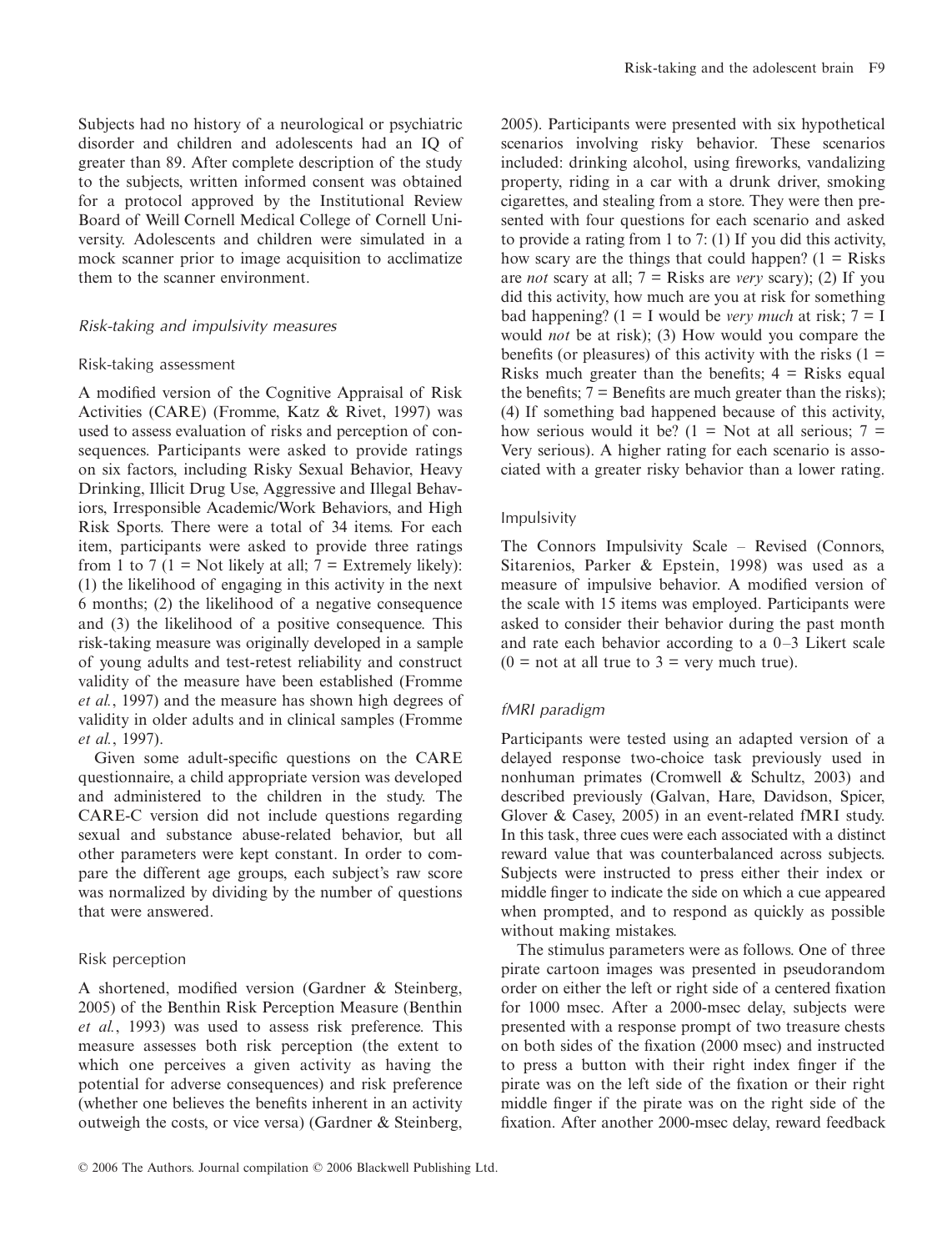of either a small, medium or large amount of coins was presented in the center of the screen (1000 msec). Each pirate was associated with a distinct reward amount. There was a 12-sec intertrial interval (ITI) before the start of the next trial. Total trial length was 20 sec. Subjects were not rewarded if they failed to make a response or if they made an error; in both cases, they received an error message at the time they would normally receive reward feedback.

Subjects were guaranteed \$50 for participation in the study and were told they could earn up to \$25 more, depending on performance (as indexed by reaction time and accuracy) on the task. Although the reward amounts were distinctly different from one another, the exact value of each reward was not disclosed to the subject because during pilot studies, subjects reported counting the money after each trial and we wanted to avoid this possible distraction. Stimuli were presented with the integrated functional imaging system (IFIS) (PST, Pittsburgh) using an LCD video display in the bore of the MR scanner and a fiber optic response collection device.

The experiment consisted of five runs of 18 trials (six each of small, medium and large reward trials), which lasted 6 min and 8 s each. Each run had six trials of each reward value presented in random order. At the end of each run, subjects were updated on how much money they had earned during that run. Prior to beginning the experiment, subjects were shown the actual money they could earn to ensure motivation. They received detailed instructions that included familiarization with the stimuli employed. For instance, subjects were shown the three cues and three reward amounts they would be seeing during the experiment. They were not told how the cues related to the rewards. We explicitly emphasized that there were three amounts of reward, one being small, another medium and another large. These amounts are visually obvious in the experiment as the number of coins in the stimuli increases with increasing reward.

### Image acquisition

Imaging was performed using a 3T General Electric (Milwaukee, WI) MRI scanner using a quadrature head coil. Functional scans were acquired using a spiral in and out sequence (Glover & Thomason, 2004). The parameters were: repetition time  $(TR) = 2000$  ms, echo time  $(TE) =$ 30 ms,  $64 \times 64$  matrix, 29 5-mm coronal slices, 3.125  $\times$ 3.125-mm in-plane resolution, flip 90 for 184 repetitions, including four discarded acquisitions at the beginning of each run. Anatomical T1 weighted in-plane scans were collected (TR =  $500$  msec, TE = minimum,  $256 \times 256$ , FOV = 200 mm, 5-mm slice thickness) in the same locations as the functional images in addition to a

3-D data set of high resolution SPGR images (TR  $= 25$ ,  $TE = 5$ , 1.5-mm slice thickness, 124 slices).

#### Image analysis

The Brainvoyager QX (Brain Innovations, Maastricht, The Netherlands) software package was used to perform a random effects analysis of the imaging data. Before analysis, the following preprocessing procedures were performed on the raw images: 3-D motion correction to detect and correct for small head movements by spatial alignment of all volumes to the first volume by rigid body transformation, slice scan time correction (using sinc interpolation), linear trend removal, high-pass temporal filtering to remove non-linear drifts of three or fewer cycles per time course, and spatial data smoothing using a Gaussian kernel with a 4-mm FWHM. Estimated rotation and translation movements never exceeded 2 mm for subjects included in this analysis. Functional data were co-registered to the anatomical volume by alignment of corresponding points and manual adjustments to obtain optimal fit by visual inspection and were then transformed into Talairach space. Talairach transformation was performed in two steps using the BrainVoyager QX software package (Brain Innovations, Maastricht, The Netherlands). The first step consisted of rotating the 3-D data set for each subject to be aligned with the stereotaxic axes. For this step the location of the anterior commissure (AC) and the posterior commissure (PC) as well as two rotation parameters for midsagittal alignment was specified manually. In the second step the extreme points of the cerebrum were specified. These points together with the AC and PC coordinates were then used to scale the 3-D data sets into the dimensions of the standard brain of the Talairach and Tournaux atlas*.* Functional voxels were interpolated from the acquisition voxel size of  $48.83$  mm<sup>3</sup> to a resolution of 1 mm3 during Talairach transformation. The nucleus accumbens was defined by Talairach coordinates in conjunction with reference to the Duvernoy brain atlas (Talairach & Tournoux, 1988; Duvernoy, 1999).

Statistical analyses of the imaging data were conducted using a general linear model (GLM) on the whole brain and are described in detail elsewhere (Galvan *et al.*, 2006). We focused on activation in the nucleus accumbens in anticipation (e.g. following large reward cue) of large reward outcomes during late trials of the experiment, given previous findings showing robust responses across developmental populations to this condition. The early and late trials were defined as the first and last runs (18 trials each), respectively, of the experiment, as described previously (Galvan *et al.*, 2005). Our imaging analyses were driven largely by behavioral data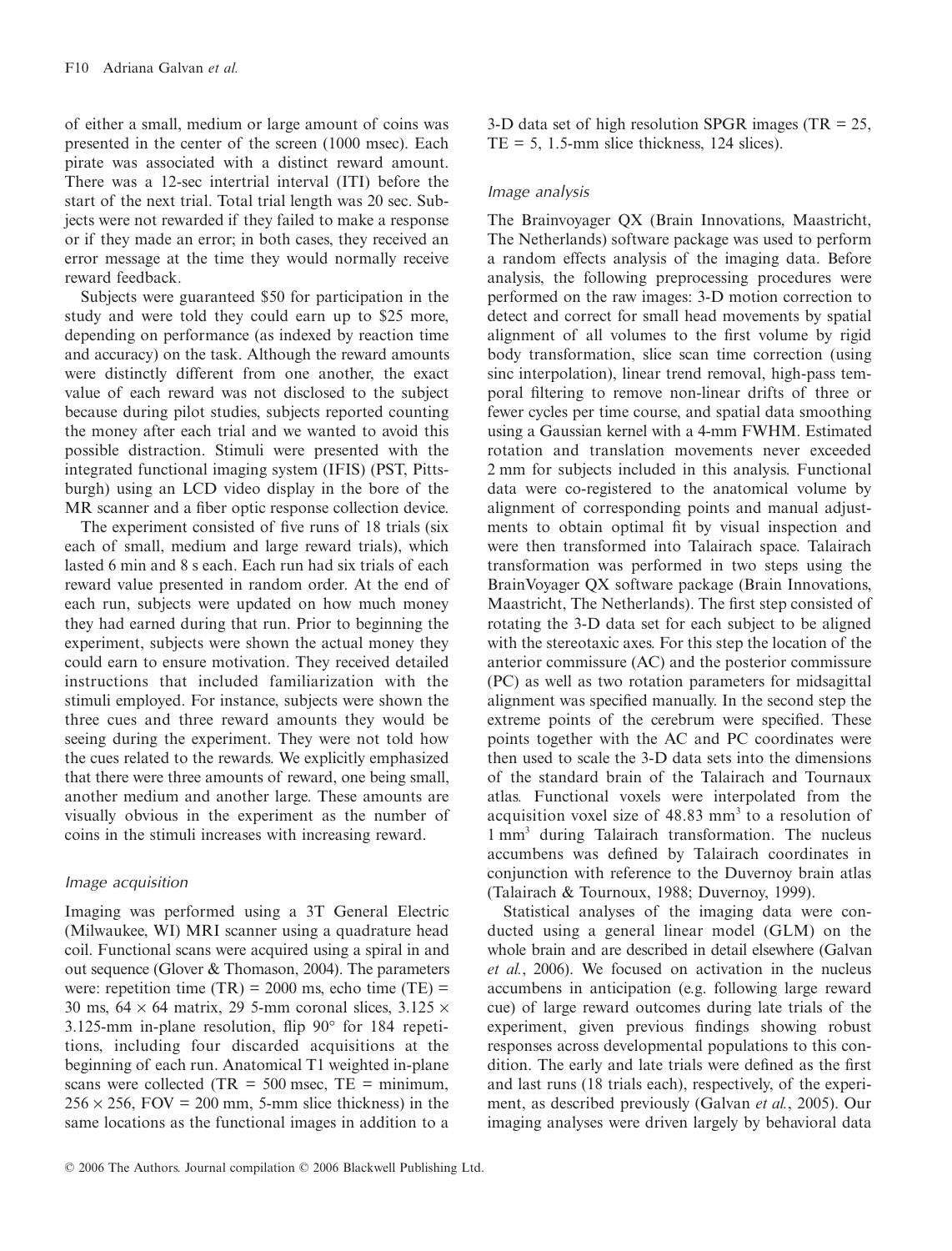

**Figure 1** (A) The localization of nucleus accumbens activity in anticipation of reward. (B) Percent change in fMRI signal in accumbens in anticipation of large relative to small reward as a function of age. The percent MR signal change corresponds to a <sup>∼</sup>5–6 hemodynamic lag following the behavioral response. (C) The association between accumbens activity to reward and likelihood of engaging in risky behavior as a function of age group.

reported previously (Galvan *et al.*, 2005) showing that reaction times between the different reward values (small, medium and large) did not differ significantly until the last run (late trials).

The GLM comprised all runs (the full trial) [185 (5 runs × 37 subjects) *z*-normalized functional time courses] and was conducted with reward value as the primary predictor. The predictors were obtained by convolution of an ideal boxcar response (assuming a value 1 for the volume of task presentation and a value of 0 for the remaining time points) with a linear model of the hemodynamic response and used to build the design matrix of each time course in the experiment. Only correct trials were included and separate predictors were created for error trials. Post-hoc contrast analyses were then performed based on *t*-tests on the beta weights of predictors to identify a region of interest in the nucleus accumbens, given our *a priori* hypothesis. Contrasts were conducted with a random effects analysis. Percent changes in peak MR signal (for the entire trial relative to a brief fixation period preceding trial onset) for each subject were calculated using event-related averaging over significantly active voxels. Corrections for multiple comparisons were based on Monte Carlo simulations, which were run using the AlphaSim program within AFNI (Cox, 1996), to determine appropriate contiguity thresholds to achieve a corrected alpha level of  $p < .01$  (Forman, Cohen, Fitzgerald, Eddy, Mintun & Noll, 1995) based on a search volume of 450 mm<sup>3</sup> for the nucleus accumbens.

## **Results**

Enhanced accumbens activity [right  $(x = 6, y = 5, z = -2)$ ] and left  $(x = -8, y = 6, z = -2)$ ] was shown for a reward

**Table 1** Activations to reward versus baseline

| Region                           | Talairach<br>(x, y, z) | $T$ stat | Cluster<br>size |
|----------------------------------|------------------------|----------|-----------------|
| Greater activation to reward     |                        |          |                 |
| <b>Right Nucleus Accumbens</b>   | $6, 5, -2$             | 4.25     | 14              |
| Left Nucleus Accumbens           | $-8, 6, -2$            | 4.36     | 11              |
| Right Orbital Frontal Cortex     | 46, 31, 1              | 3.61     | 16              |
| Right Inferior Frontal Gyrus     | 44, 33, 26             | 4.5      | 8               |
| Right Inferior Parietal Lobule   | $43, -49, 38$          | 3.99     | 34              |
| Right Putamen                    | 25, 8, 5               | 7.26     | 9               |
| Cingulate Cortex                 | $2, -8, 34$            | 2.18     | 5               |
| Right Caudate                    | 13, 5, 17              | 2.2      | 5               |
| Greater activation to baseline   |                        |          |                 |
| Ventral Medial Prefrontal Cortex | $1, 32, -1$            | 5.09     | 22              |
| Left Superior Frontal Cortex     | $-22, 32, 42$          | 4.59     | 20              |
| Temporal Lobe                    | $45, -5, -11$          | 5.86     | 27              |
| Right Superior Parietal          | $16, -49, 54$          | 4.75     | 23              |
| Anterior Cingulate Cortex        | 5, 29, 33              | 2.24     | 5               |
| Cerebellum                       | $6, -43, -33$          | 2.71     | 10              |

relative to baseline contrast, with reward value as the primary predictor, across all subjects and runs of the experiment for the entire trial relative to the 2-s intertrial interval preceding the start of the next trial (see Figure 1 and Supplemental Table 1) that varied across development (Figure 1b). The percent MR signal change corresponds to a ∼5–6 hemodynamic lag following the behavioral response. This activity was positively correlated with individuals' anonymous ratings of risk-taking behavior and of anticipated positive or negative consequences of such behavior. Specifically, there was an association between accumbens activity and the likelihood of engaging in risky behavior in the near future  $(r = .61, p = .001,$ Figure 1c). Within each age group, there was a significant association between accumbens activity and the likelihood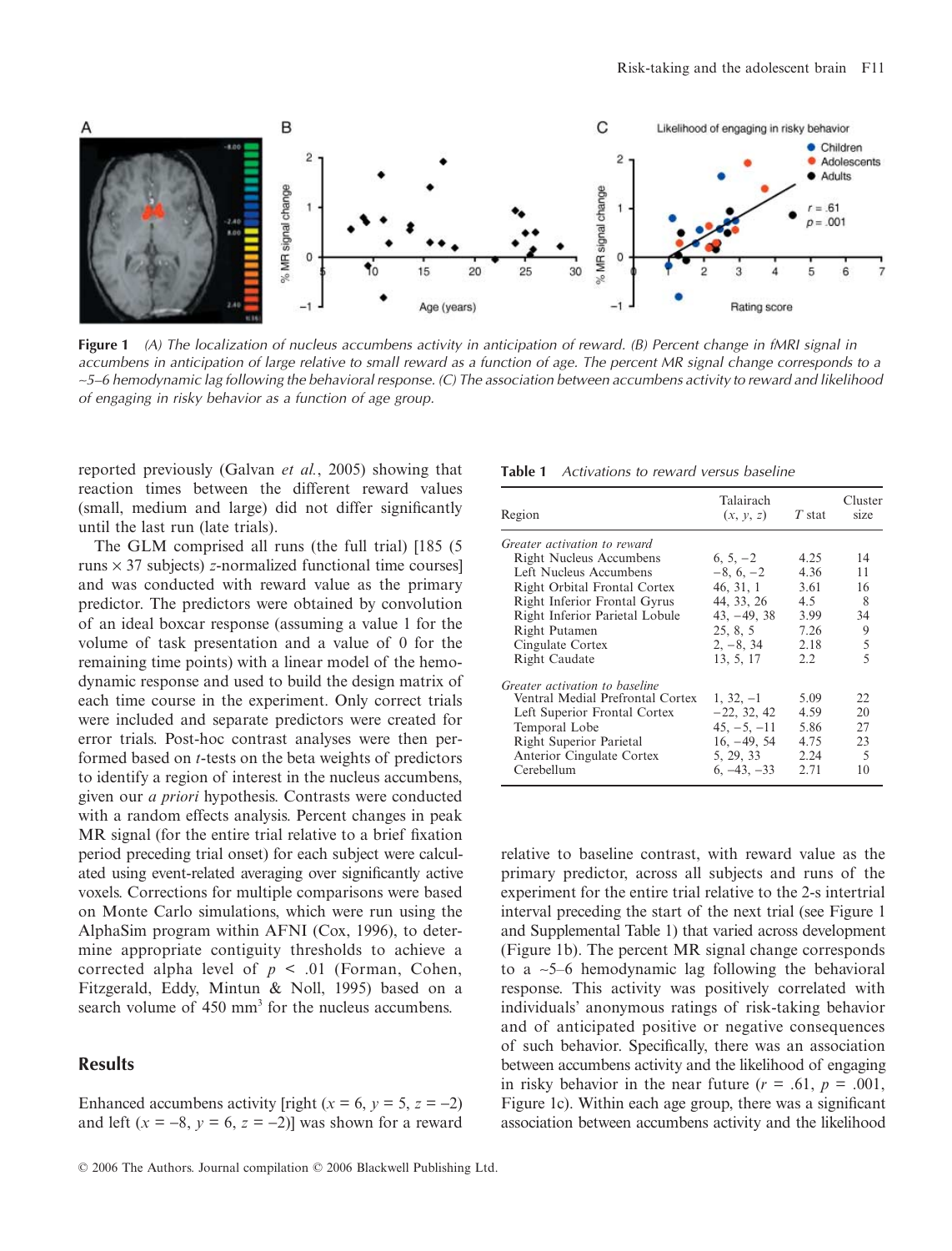

**Figure 2** (A) The association between likelihood to engage in risky behavior and anticipation of positive consequences across age groups with children  $(r = .62, p = .07)$  depicted in blue, adolescents  $(r = .81, p = .02)$  in red, and adults  $(r = .85, p = .002)$ in black. (B) The association between likelihood to engage in risky behavior and anticipation of negative consequences across age groups with children (r = -.92, p = .0001) depicted in blue, adolescents (r = -.92, p = .003) in red, and adults (r = -.3,  $p = .93$ ) in black.

of engaging in risky behavior in adults  $(r = .69, p = .02)$ and adolescents  $(r = .77, p = .04)$  and a trend towards significance in children  $(r = .6, p = .08)$ .

Anticipated consequences of risky behavior was related to accumbens activity as well. There was a positive correlation between individuals' ratings of the anticipation of a positive consequence and accumbens activity (*r* = .44,  $p = .02$ ), such that individuals who anticipated positive consequences of engaging in risky behavior activated this region more. This pattern appeared to change across development, as adults  $(r = .64, p = .04)$  and adolescents  $(r = .78, p = .03)$  showed an association between accumbens activity and anticipated positive consequences of risk-taking, but children did not  $(r = .42, p = .27)$ . There was a negative correlation between individuals' ratings of the anticipation of a negative consequence and accumbens activity  $(r = -.62, p = .001)$  such that individuals who anticipated negative consequences of engaging in risky behavior activated this region less. This pattern also appeared to change across development, with children and adolescents showing a tighter coupling between accumbens activity and anticipated negative consequences of risk-taking (*r* = −.73, *p* = .02 and *r* = −.83, *p* = .02, respectively) than adults ( $r = -.51$ ,  $p = .12$ ). The correlation between accumbens activity and both likelihood of engaging in risky behavior and anticipated consequences, survived multiple comparisons correction ( $p < .05/5 =$  $(10, 01)$ , controlling for both age ( $r = .74$ ,  $p = .001$ ) and gender (*r* = .71, *p* = .001).

Across the entire sample, the likelihood of engaging in risky behavior correlated with the anticipation of a positive consequence  $(r = .77, p = .0001)$  and anticipation

of a negative consequence  $(r = -.46, p = .01, \text{ see Figure 2}).$ Adolescents ( $r = .81$ ,  $p = .02$ ) and adults ( $r = .85$ ,  $p =$ .002) showed a positive correlation between the likelihood of engaging in risky behavior and anticipation of a positive consequence, while children showed a trend towards significance ( $r = .62$ ,  $p = .07$ ). Children ( $r = -.92$ ,  $p =$ .0001) and adolescents (*r* = −.92, *p* = .003) showed a negative correlation between the likelihood of engaging in risky behavior and anticipation of a negative consequence, but adults did not  $(r = -.3, p = .93)$ . Children (*r* = −.69, *p* = .03) and adolescents (*r* = −.77, *p* = .04) also showed a negative correlation between negative and positive consequences, but adults did not  $(r = -12)$ ,  $p = .74$ ).

There were no correlations between accumbens activity and the Connor's Impulsivity Scale (*r* = −.15, *p* = .49) or the Benthin risk perception measure  $(r = -13, p = .52)$ across individuals. However, the impulsivity measure showed a negative correlation with age  $(r = -.47, p =$ .02), but the Benthin risk perception measure showed no such correlation ( $r = .16$ ,  $p = .44$ ). Neither of these scales correlated with likelihood of engaging in risky behavior as measured by the CARE  $(p > .25)$ . There were no gender differences in the data. However, a larger sample would be needed to adequately address this question.

#### **Discussion**

This study examined whether individual differences in the likelihood of engaging in risky behaviors is associated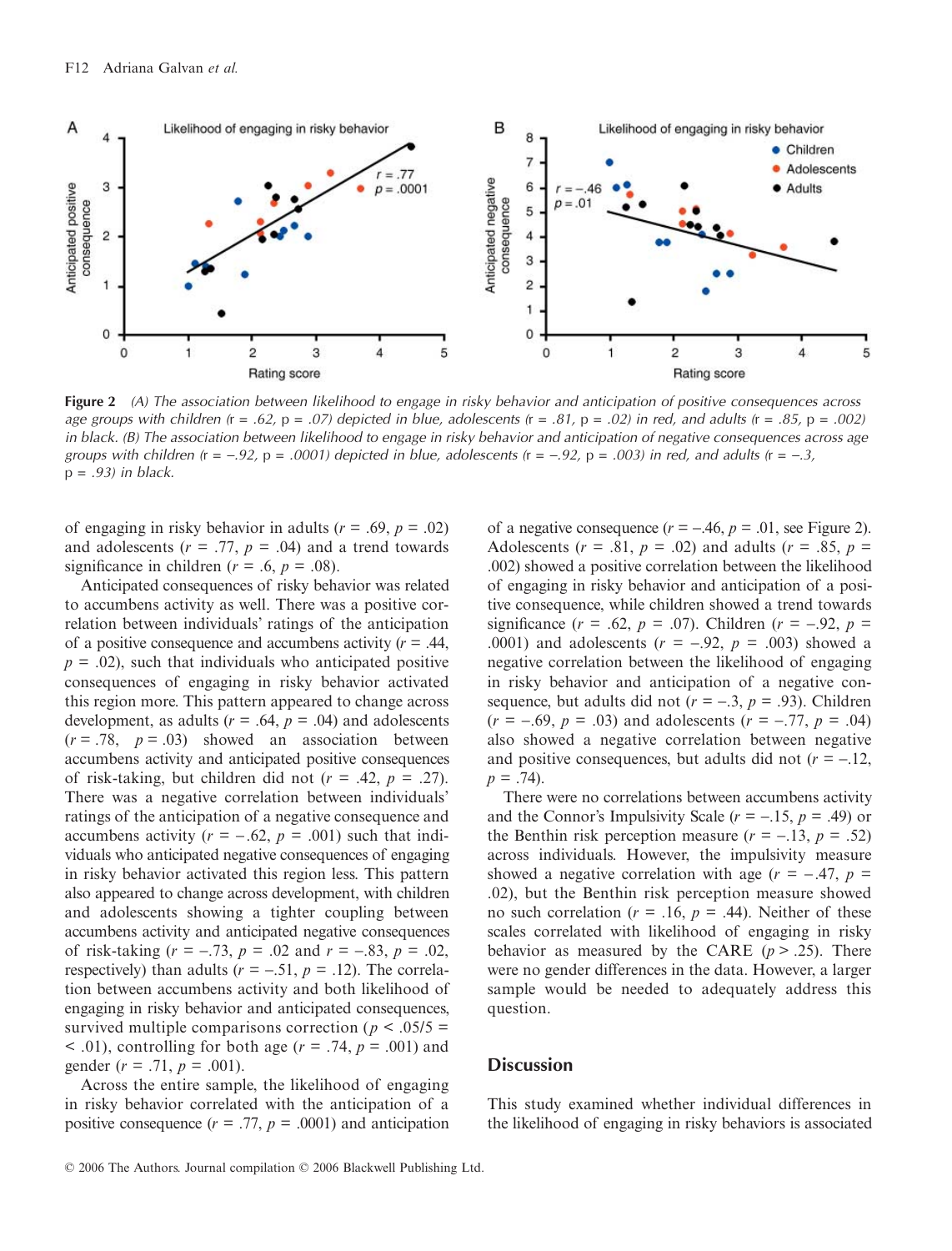with patterns of brain activity in reward-related circuitry in anticipation of reward. The findings suggest that individual differences in neurobiological substrates of reward and risk-taking might influence subsequent 'real-life' risky behavior, and that this is true across development.

First, these data show that whether an individual anticipates the potential consequences as positive or negative is related to both accumbens activity and the likelihood of engaging in risky behavior. For instance, individuals who expected a negative consequence to result from a risky behavior showed diminished accumbens activity in anticipation of reward (relative to other subjects) and were less likely to engage in risky behavior. Conversely, individuals who anticipated a positive consequence were more likely to engage in risky behavior. Second, the data suggest a developmental shift in reward-related accumbens activity and in how the perception of positive or negative consequences of risky behavior might influence actual engagement in risky behavior. Specifically, for children and adolescents, less risky behavior was associated with anticipated negative consequences while anticipated negative consequences did not seem to influence the likelihood of engaging in risky behaviors in adults. For adults and likewise for adolescents, risky behavior was associated with anticipated positive consequences consistent with previous adult studies (Fromme *et al.*, 1997). These developmentally distinct findings suggest that engagement in risky behavior is associated with anticipated negative consequences in children and anticipated positive consequences in adults which are changing during adolescence. This potential shift in anticipation of consequences of risky behavior may underlie adolescent tendencies toward risky behaviors as immediate positive outcomes associated with social status among peers, substance use and sexual encounters may outweigh potential long-term negative consequences. Alternatively, individual differences in the perception of costs versus benefits of a risky behavior may determine whether the adolescent engages in the behavior. As such, a study of adolescents using a different costs and benefits scale showed that in general, the costs adolescents anticipate are more important than the anticipated benefits in determining risky health-compromising behaviors (Small, Silverberg & Kerns, 1993). When probed more carefully, data from the same sample show that the adolescents who did not engage in risky behaviors anticipated significantly more costs to the behaviors relative to their risk-taking peers (Small *et al.*, 1993). Evidence in support of this notion in our own data comes from the finding that adolescents (and children) showed an inverse correlation between negative and positive consequences, such that those more likely to anticipate negative consequences

anticipated less positive consequences to result from engaging in risky behavior.

Adolescent behavior has been described as impulsive and risky, yet there appear to be different developmental trajectories for these behaviors. Specifically, a review of the imaging literature suggests that impulsivity is associated with immature ventral prefrontal development and gradually diminishes from childhood to adulthood (Casey, Galvan & Hare, 2005). In the current study, there was a negative correlation between impulsivity ratings and age, but no correlation between impulsivity ratings and ratings of risk-taking or accumbens activity. In contrast, risk-taking is associated with an increase in accumbens activity (Montague & Berns, 2002; Matthews, Simmons, Lane & Paulus, 2004; Kuhnen & Knutson, 2005) that is exaggerated in adolescents, relative to children and adults (Ernst *et al.*, 2005; Galvan *et al.*, 2006). Thus adolescent choices and behavior cannot be explained by impulsivity or protracted development of the prefrontal cortex alone, as children would then be predicted to be greater risk-takers.

In a previous study (Galvan *et al.*, 2006), we showed developmental changes during adolescence in regions associated with reward sensitivity and risk-taking (e.g. Kuhnen & Knutson, 2005). Together with the current findings, these data suggest that individuals prone to risky behavior are at further risk during adolescence when neural systems underlying risky behaviors undergo significant development. Collectively, these data suggest that although adolescents as a group are considered risk-takers (Spear, 2000; Gardner & Steinberg, 2005), some adolescents will be more prone than others to engage in risky behaviors, putting them at potentially greater risk for negative outcomes. These findings underscore the importance of considering individual variability when examining complex brain–behavior relationships related to risk-taking and reward processing in developmental populations. Further, these individual and developmental differences may help explain vulnerability in some individuals to risk-taking associated with substance use, and ultimately, addiction.

## **Acknowledgements**

This research was supported in part by grants from the National Institute of Drug Abuse: R21 DA15882-02 and R01 DA18879-01 (B.J.C.).

## **References**

Benthin, A., Slovic, P., & Severson, H. (1993). A psychometric study of adolescent risk perception. *Journal of Adolescence*, **16**, 153–168.